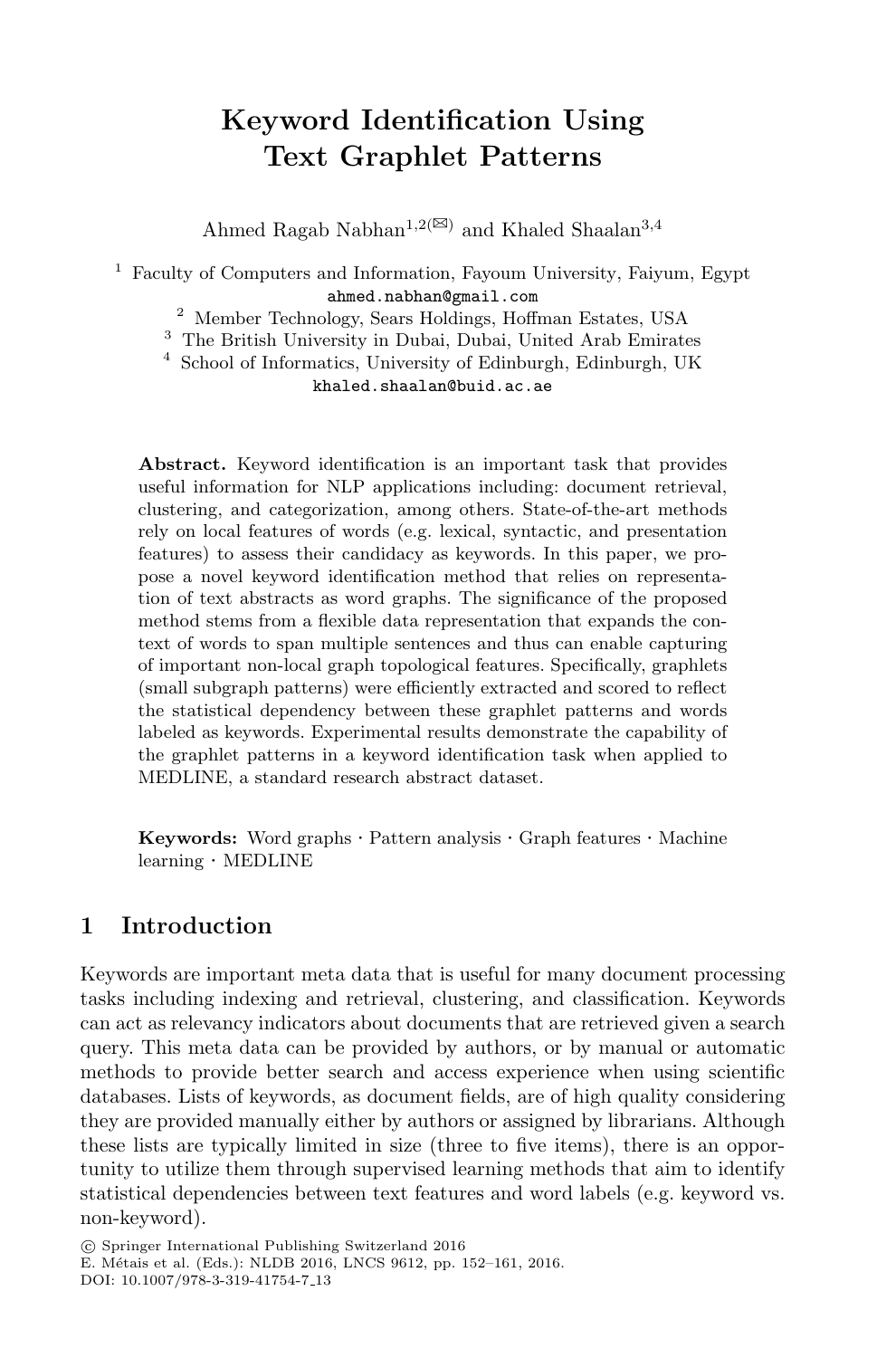The problem of automatic extraction of keywords within text has been addressed through both NLP and graph-based methods. Several resources including manually-generated keywords, lexical, and syntactic annotations have been used to identify keywords within texts  $[1–5]$ . Machine learning techniques have been developed to extract useful features for the task of keywords identification. Witten et al. (1999) proposed a Naive Bayes method for learning features relevant to keyword extraction, see also [6]. Li et al. developed a semi-supervised approach to learning an indicator by assigning a value to each important phrase in the document title and to propagate that value to other phrases throughout the document [7]. Tomokiyo (2003) proposed an approach to key phrase extraction based on language models (cf. [8]).

Automatic methods for keyword identification utilize lexical, syntactic, semantic, and presentation features of texts. These features can be used to learn rules for identifying keywords in testing data. Counting-based methods (e.g. TF-IDF [9]) are built on lexical features (e.g. stemmed, lemmatized, or surface forms of the words). Morpho-Syntactic features (e.g. part-of-speech tagging information, base-phrase chunks) can be used as a filter to exclude words (e.g. adverbs and prepositions) or phrases (e.g. verb phrases) unlikely to be keywords.

Graph-based document representation can enable powerful methods such as random walks and frequent subgraph mining to capture relevant features for many NLP tasks. Ranking-based graph methods have been proposed to quantify the importance of a word in a document relative to neighboring words. TextRank [10], LexRank [11], and NeRank [12] are examples of methods that employed graph properties such as vertex centrality and ranking for keyword extraction and text summarization. Mining of frequent subgraphs and subtrees were demonstrated to be useful for document categorization [13]. Graph-based term weighting methods were proposed for information retrieval applications [14].

In this paper, a graph pattern mining method is proposed to identify keywords in word graphs constructed from text abstracts. Word graphs provide a flexible representation that enables exploration of complex, non-local features that can span multiple sentences. The method combined lexical features with graph substructures (e.g. graphlets) to explore contexts of keywords and identify siginificant patterns. Then, these graph-based features were used by a machine learning based classifier for testing data.

## **2 Research Methods**

The problem being addressed in this study can be defined as follows. Let a text document be mapped to a word graph where vertices represent words, and edges indicate word co-occurrences in sentences. That is, if the words  $w_i$  and  $w_j$  appear next to each other in a sentence, an edge is created to link the two vertices representing  $w_i$  and  $w_j$ . Given a set of word graphs  $D = \{G_1, G_2, ..., G_n\}$ where each graph  $G_i$  represents a text document, the problem is to structurally analyze elements in  $D$  to extract significant graph substructures (e.g. graphlets, paths) in the neighborhood of each word vertex. Then, a binary classifier can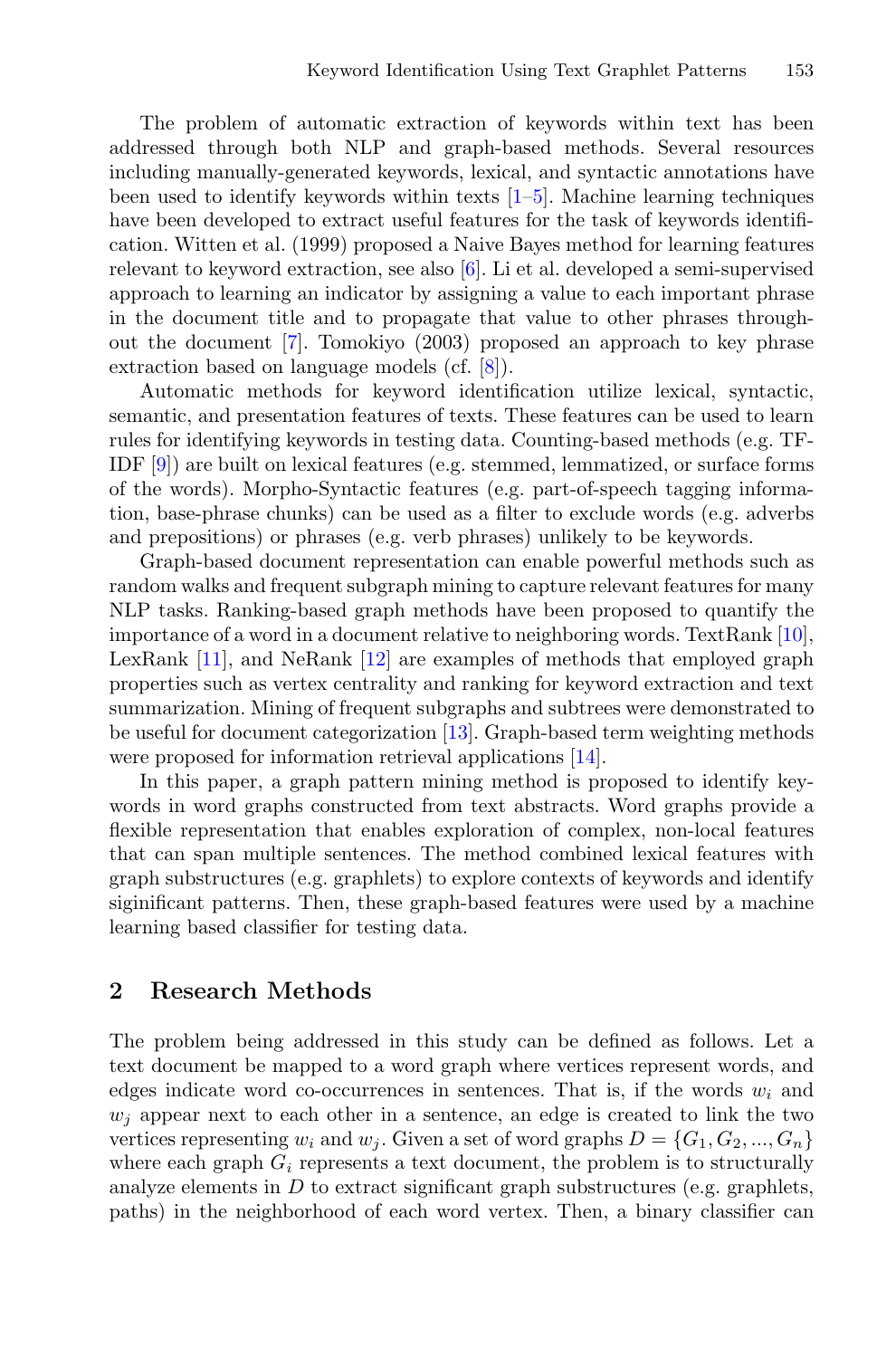be used to classify word vertices in a test corpus as keywords or non-keywords based on their graph substructure features.

Vertex labels in word graphs can represent content at some linguistic level. For instance, at the very basic level, a vertex can correspond to a primitive lexical unit (e.g. surface, lemmatized or stemmed word form), syntactic unit (e.g. a phrase) or a sentence (in which case a graph can represent a whole corpus). Edges in these graphs can represent a lexical relationship (e.g. neighborhood, lexical similarity) or syntactic relationships (e.g. subject-verb-object relationships). In this study, text abstracts were mapped to graphs where vertices represented words and edges between a pair of vertices were created if the pair of vertices appeared next to each other in a sentence. The edges did not have weights and the vertices had two features: a lexical label and a part-of-speech tag.

#### **2.1 Notations**

A graph is a structure  $G = (V, E)$ , where  $V = \{v_1, v_2, ..., v_n\}$  is a set of vertices and  $E \subseteq V \times V$  is the set of edges. A graph is said to be undirected iff  $\forall e = (v_i, v_j) \in E, \exists e' = (v_j, v_i) \in E$ . A graph  $G(V, E)$  is isomorphic to graph  $G'(V', E')$  if there exists a bijective function  $f: V \to V'$  such that  $e = (v_i, v_j) \in E$  iff  $e'(f(v_i), f(v_j)) \in E'$ . Graph automorphism is a symmetry property of a graph so that its vertex set can be mapped into itself while preserving edge-vertex connectivity. A subgraph  $H(V', E')$  of G is defined such that  $V' \subseteq V$  and  $E' \subseteq E$ . The size of a graph or a subgraph is defined as the number of items in the vertex set.

Graphlets are small-sized nonisomorphic subgraphs (typically  $2 \leq |V| \leq 5$ ) within a given larger graph [15]. A graph can be characterized by its collection of graphlets [16]. Graphlet automorphism allows for modeling the relationship of a graphlet and its component vertices. Automorphism orbits are defined by distances of a vertex of interest (pivot) and the rest of vertices in a graphlet. Each vertex reachable from a pivot vertex  $p$  in a number of edges  $d$  are said to be in  $d$  – orbit.

#### **2.2 The Graph-Based Method**

In this study, we present a graph-based method for identification of keywords in research abstracts. Text preprocessing operations (e.g. removing punctuation marks and stop words, lower-casing) were applied. Text were processed to extract bigram patterns and these patterns were used to represent edges with end points representing vertices. The NLTK toolkit [17] part-of-speech tagger provided syntactic information that were used during classification to apply the graphlet methods only to vertices with nouns and adjectives part of speech tags. These helped in increasing the true negative (non-keywords) score.

The method relied on graphlets that were extracted from a word graph representation of the abstracts. For each word vertex, a graph search algorithm was designed to extract 3-graphlet and 4-graphlet subgraphs such that this word was a pivot vertex. The relationships between the pivot vertex (a candidate keyword)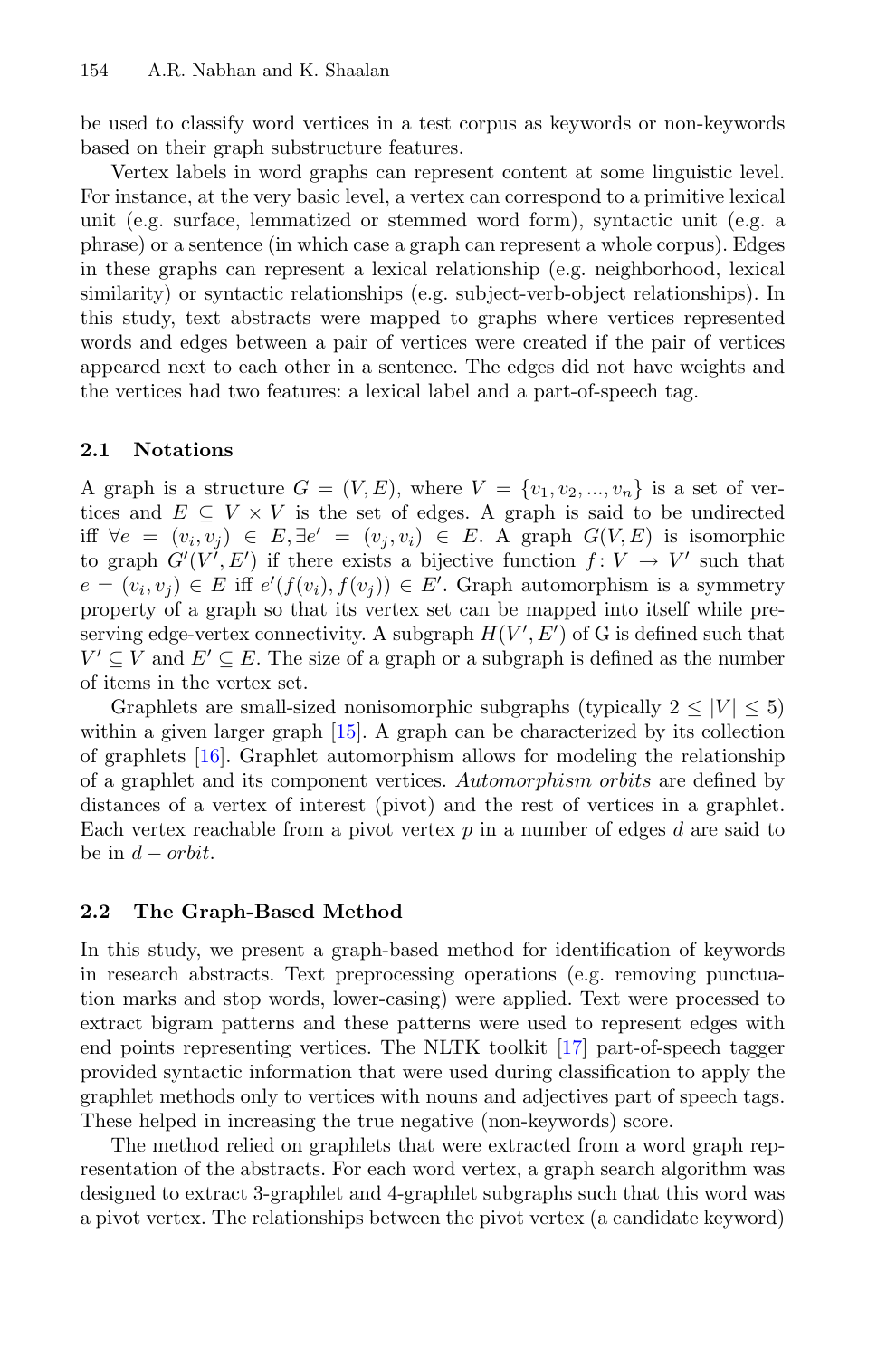

Fig. 1. An example 4-graphlet with four possible orbit forms of the configuration  $< 0, 1, 1, 2 >$ .

and its neighbors are defined based on orbit positions and inter-edges between these non-pivot vertices.

Graphlets can be enumerated systematically and thus are efficient to extract. Automorphism orbits allow for efficient comparison and counting of graphlets and thus they can be efficiently explored and scored. A string representation of graphlet determines (1) the layout of neighboring vertices in each orbit, and (2) an indicator of the configuration (e.g. how other non-pivot vertices are linked). Illustration of orbit configurations are given in Figs. 1 and 2. For instance, a 4-graphlet orbit  $0 \le 1 \le 2$  (Fig. 2) represents a pivot vertex at the origin  $(0)$  and the next neighbor is at distance 1, and then two vertices are connected to that neighbor at a two-edges distance from the pivot. In this case, two graphlet forms can be possible: (1) a form where the neighbors-of-a-neighbor can be linked by one edge, or (2) another form where there are no edges between those neighborsof-a-neighbor.

In this paper, we followed the methodology proposed by Vacic et al. [16] for enumerating and counting graphlets using the configuration-form scheme. Table 1 shows the graphlet orbit configuration and form schemes used in this study. During feature extraction, graphlet patterns were discovered systematically by applying each scheme in Table 1, starting with a pivot vertex (the word for which the features were extracted). Two trivial graphlets (namely: 1-graphlet and 2-graphlets) were not used in our study.

Figure 1 shows four varieties of graphlets of the same configuration, only differing by the way non-pivot vertices are linked. The feature extraction algorithm stores and retrieves graphlets using the configuration string (e.g.  $\lt 0, 1, 2, 2, \gt)$ ), a named form (e.g. O7), together with labels (words surface forms) of the vertices ordered by the configuration string. Hash function values were generated using these compact string representations of graphlets and were used to read from and write to the feature table where features frequency were stored.

In this study, 3-graphlet and 4-graphlet subgraphs were used as features for classification of words as keywords vs. non-keywords. A minimum support value of 5 was used to reduce feature space size. Graphlets of size 5 were not used due to their somewhat large number of orbit configurations that would increase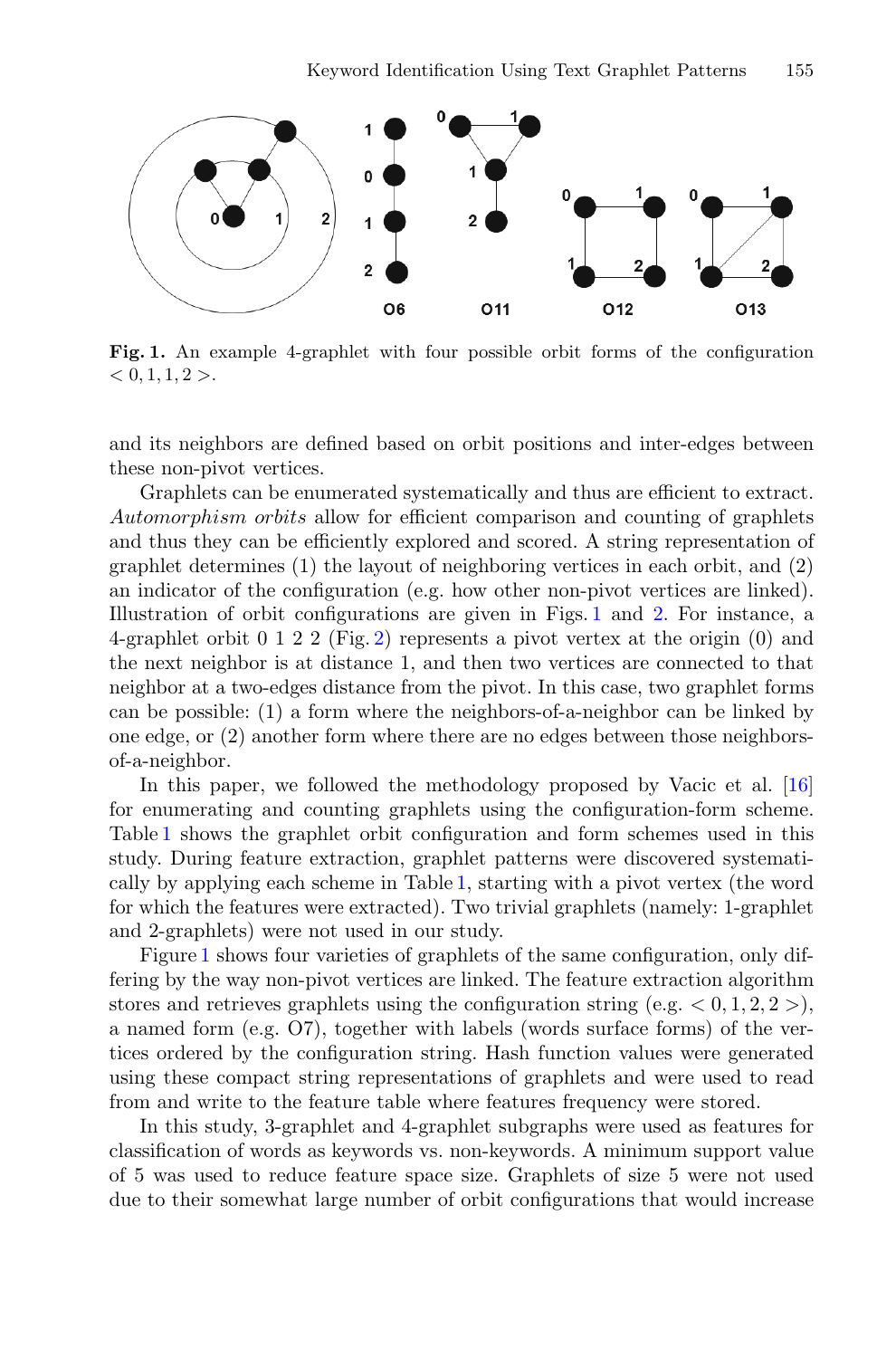| Orbit configuration | Form            | Description                                                                                                                             |  |
|---------------------|-----------------|-----------------------------------------------------------------------------------------------------------------------------------------|--|
| < 0, 1 >            | O <sub>1</sub>  | Simple edge from pivot vertex to non-pivot vertex                                                                                       |  |
| < 0, 1, 1 >         | $O_3$           | Two edges drawn from pivot vertex to two non-pivot<br>vertices that are not connected                                                   |  |
| < 0, 1, 1 >         | O <sub>4</sub>  | Two edges drawn from pivot vertex to two non-pivot<br>vertices that are connected (all three forms a<br>triangle)                       |  |
| < 0, 1, 2 >         | O <sub>2</sub>  | A simple path connecting pivot vertex to two other<br>non-pivot vertices                                                                |  |
| < 0, 1, 1, 1 >      | $O_8$           | A star-like shape where pivot vertex is in the middle<br>and no edges between non-pivot vertices                                        |  |
| < 0, 1, 1, 1 >      | $O_{10}$        | A pivot vertex is in the middle and there exists one<br>edge between a pair of the non-pivot vertices                                   |  |
| < 0, 1, 1, 1 >      | O <sub>14</sub> | A pivot vertex is in the middle and there exists two<br>edges between two pair of the non-pivot vertices                                |  |
| < 0, 1, 1, 1 >      | $O_{15}$        | A pivot vertex is in the middle and all non-pivot<br>vertices connected to each other                                                   |  |
| < 0, 1, 1, 2 >      | O <sub>6</sub>  | A simple path connecting four vertices and the pivot<br>is any non-terminal vertex in that path $(Fig. 1)$                              |  |
| < 0, 1, 1, 2 >      | $O_{11}$        | A pivot vertex is connected to two non-pivot and a<br>third vertex is connected to either of the<br>non-pivot vertices $(Fig. 2)$       |  |
| < 0, 1, 1, 2 >      | $O_{12}$        | A pivot vertex is connected to two non-pivot and a<br>third vertex is connected to both of the non-pivot<br>vertices $(Fig. 1)$         |  |
| < 0, 1, 1, 2 >      | $O_{13}$        | A pivot vertex is connected to two non-pivot and a<br>third vertex is connected to both of the non-pivot<br>vertices $(Fig. 1)$         |  |
| < 0, 1, 2, 2 >      | O <sub>7</sub>  | A pivot vertex is connected to one non-pivot which is<br>connected to two non-pivot vertices that are not<br>connected $(Fig. 2)$       |  |
| < 0, 1, 2, 2 >      | $O_9$           | A pivot vertex is connected to one non-pivot which is<br>connected to two non-pivot vertices that are<br>connected via an edge (Fig. 2) |  |
| < 0, 1, 2, 3 >      | O <sub>5</sub>  | A simple path connecting the four vertices where the<br>pivot is at either ends                                                         |  |

**Table 1.** Orbit configuration and forms of 2-graphlet, 3-graphlet and 4-graphlet patterns

the running time of the algorithm. A conditional probability model was used to quantify the correlation between graphlet features and class labels (keywords vs. non-keywords). Let  $g_1, g_2, ..., g_n$  be a set of graphlets containing a given word  $v_i$ (as a pivot vertex) and that word has a class label c*k*. The problem of assigning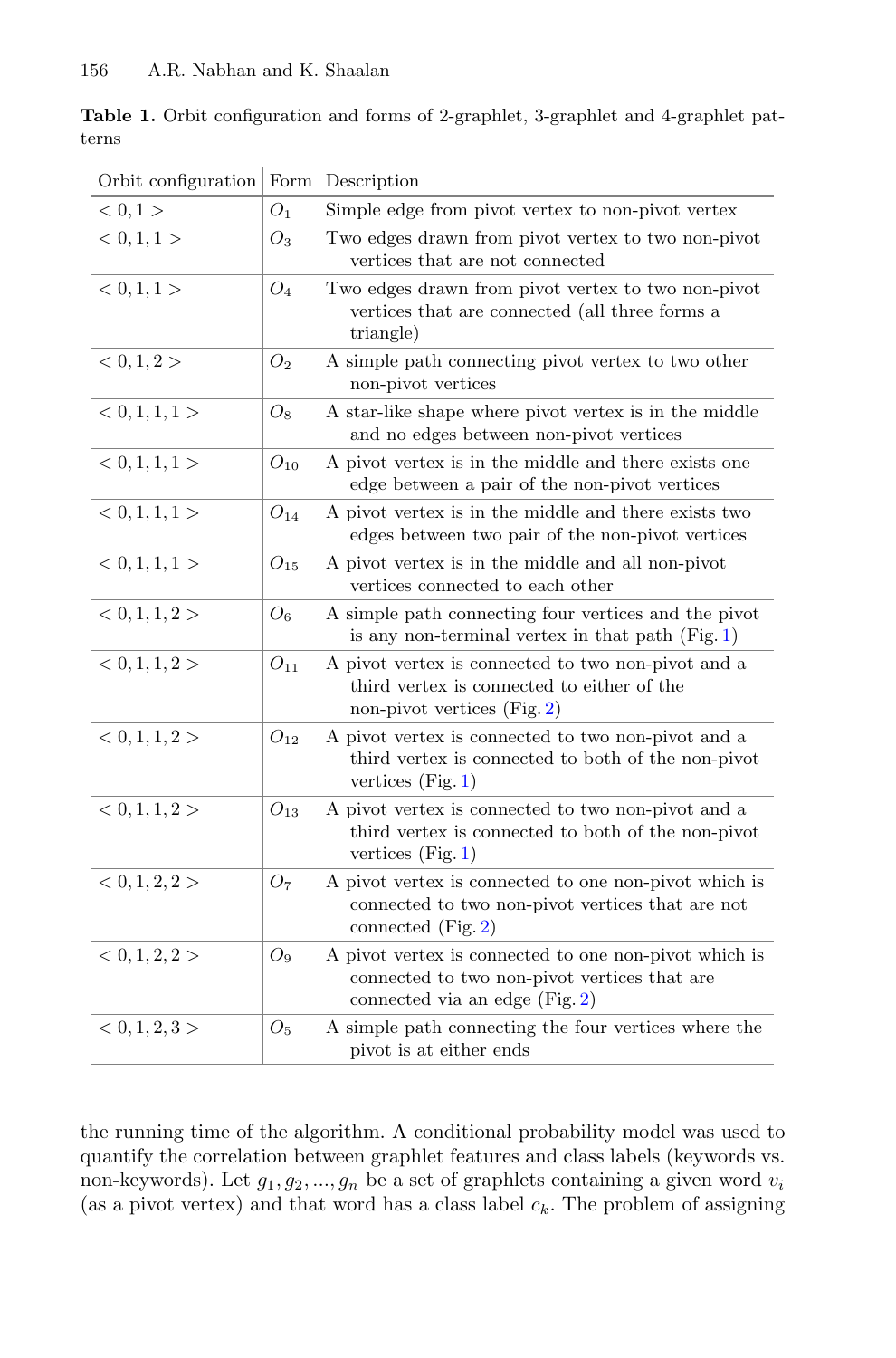

**Fig. 2.** An example 4-graphlet with two possible orbit forms of the configuration  $< 0, 1, 2, 2$ . There are two cases with the outer vertices on orbit 2: first case is where no edges between these vertices and second case where there is an edge linking them.

a class label  $c_k$  to a word  $v_i$  given a set of graphlets with v at the origin can be stated as estimating the probability value  $P(c_k|v_i, g_1, g_2, ..., g_n)$ , as a function of graphlet features. Using Bayes' rule,

$$
P(c_k|v_i, g_1, g_2, ..., g_n) \propto P(c_k) \times P(v_i, g_1, g_2, ..., g_n|c_k)
$$
  
= 
$$
P(c_k) \times P(v_i|c_k) \times P(v_i, g_1, g_2, ..., g_n|c_k)
$$
  
= 
$$
P(c_k) \times P(v_i|c_k) \times \prod_{i=1}^n P(g_i|c_k),
$$
 (1)

assuming graphlet features are conditionally independent on class label c*k*. The probability value  $P(c_k)$  represents prior information about class distribution in the data set. The probability model  $P(v_i|c_k)$  can be viewed as a unigram probability of word vertex v*i*. During initial phases of the study, there was no observed performance improvements of using the unigram probability  $P(v_i|c_k)$ and thus this probability value was not used in the final model. Finally, a label was assigned to a word such that it maximized the probability value that is a function of graphlet features:

$$
\hat{y} = \underset{k \in \{1, 2\}}{\text{argmax}} P(c_k) \times \prod_{i=1}^n P(g_i|c_k)
$$
\n(2)

Using the above model, a Naive Bayes classifier was used to decide on whether or not a test word vertex represented a keyword, given graphlets that were explored for that test word vertex.

#### **2.3 TF-IDF Method**

In this study, TF-IDF scores were used in the baseline system. TF-IDF is a frequency-based method that takes into account word as well as document frequencies [18]. For a given word i in a document j, the  $w_{ij}$  score was computed as follows.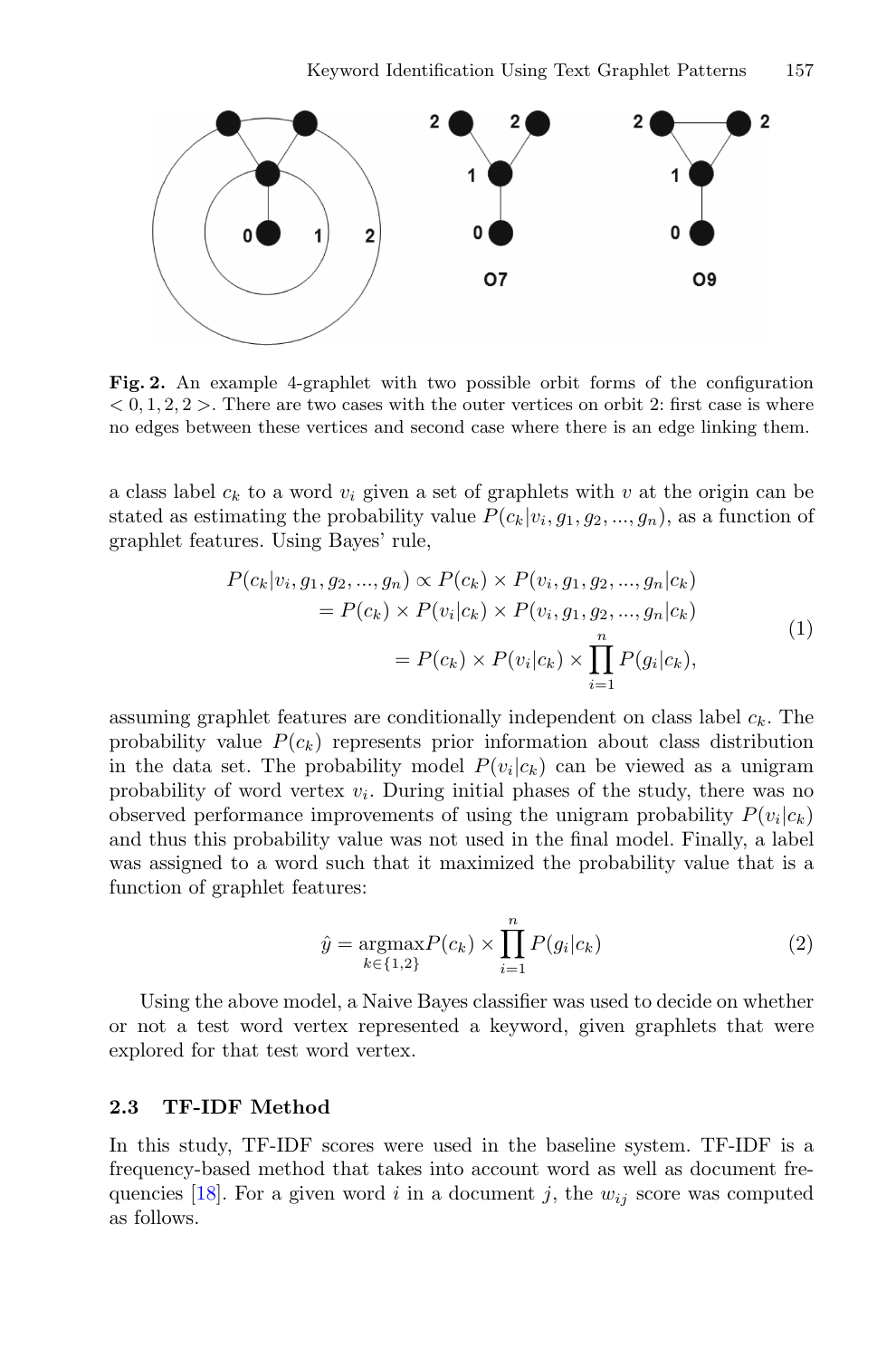$$
w_{ij} = \frac{n_{ij}}{d_j} \log_2 \frac{N}{n_i},\tag{3}
$$

where  $n_{ij}$  is the frequency of word i in document j,  $|dj|$  is total words in document j,  $N$  is the total number of documents in the corpus, and  $n_i$  is the size of set of document containing word *i*. After computing  $w_{ij}$  for all words, a normalized score was computed as

$$
W_{ij} = \frac{w_{ij}}{\sqrt{\sum_i w_{ij}}}
$$
\n<sup>(4)</sup>

The TF-IDF score was computed for words after applying the syntactic filter where words other than nouns and adjectives were excluded. Words were ranked according to the score and top five high scored words were labeled as keywords.

## **3 Experiments and Results**

#### **3.1 Data Description**

The dataset of the present study was drawn from MEDLINE research abstract database. MEDLINE is a high quality medical publication database supported by the National Library of Medicine (NLM) in the United States. One of the fields of an abstract record is the Other Term (OT) field that indicates author-supplied list of keywords. Not all MEDLINE abstracts have that field and the data was collected such that only abstracts with non-empty OT fields were included in the test dataset. A corpus of around 10,000 abstracts was collected. Text preprocessing steps were applied. For each abstract, a word graph was constructed and 3-and 4-graphlets were extracted for every word that pass the syntactic filter (only nouns and adjectives were considered). Other word types (e.g. adverbs, conjunctions) were included in the graphs to serve as hubs to connect other words, but no specific graphlets are generated for these category of words.

#### **3.2 Performance Evaluation**

A 5-fold cross validation was conducted for two systems. A system based on TF-IDF method was implemented as a baseline. The evaluation of both experimental and baseline systems were based on top five scoring candidate keywords. For the experimental model, for each document, the five top scoring keywords in the positive class (keyword) were considered if  $(\hat{y})$  probability score is higher than that value of the negative class (non-keyword) according to Eq. 2. When, for a test document, the top five model scores given positive class labels were lower than scores corresponding to negative class labels, no keyword was generated.

A frequent pattern mining system was implemented to extract 3- and 4 graphlets based on a minimum support value of five (a graphlet has to appear in five documents to be selected as a feature). A probability model of graphlets conditionally independent on word class label (keyword vs. non-keyword) was build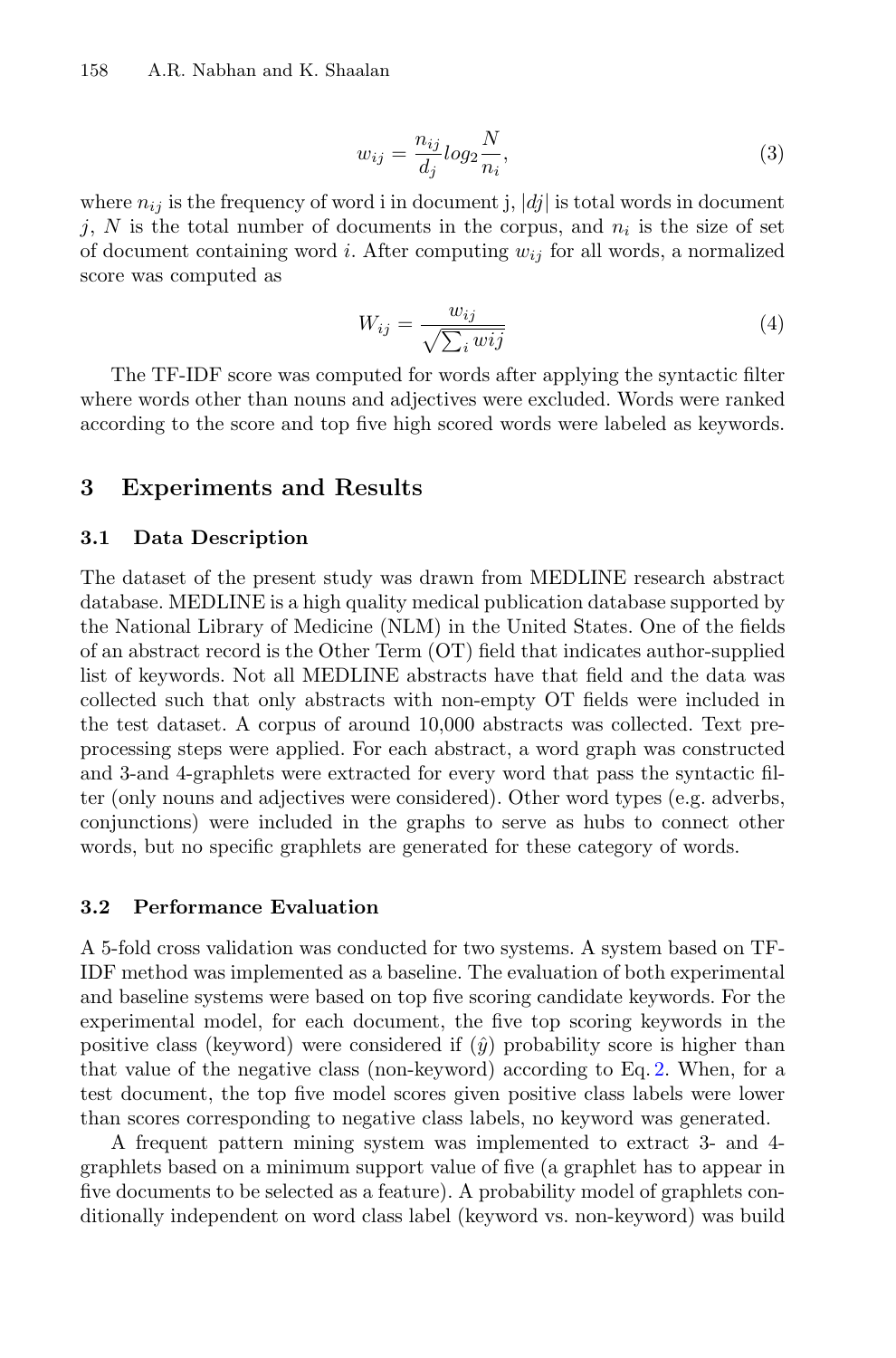| System                          |                | Recall   Precision |
|---------------------------------|----------------|--------------------|
| TFIDF                           | $0.55^{\circ}$ | $\pm 0.73$         |
| graph-based $\vert 0.6 \rangle$ |                | 0.79               |

**Table 2.** Keyword classification accuracy

**Table 3.** A sample of graphlet patterns

| Orbit Configuration   Form   Vertex Labels |          |                                     |
|--------------------------------------------|----------|-------------------------------------|
| < 0, 1, 2 >                                | $\Omega$ | vascular, endothelial, growth       |
| < 0, 1, 2, 2 >                             | O7       | control, and, cervical, prevention  |
| < 0, 1, 2, 2 >                             | O7       | cervical, cancer, early, screening  |
| < 0, 1, 2, 2 >                             | O7       | overall, survival, (pfs), (os)      |
| < 0, 1, 1, 2 >                             | O6       | cancer, early, screening, detection |

by counting pattern occurrences and normalization. A uniform prior probability (0.5) was used for  $P(c_k)$ . A small probability value  $\epsilon = 1 \times 10^{-5}$  was used for unseen graphlet parameters. Recall and precision scores were computed based on the five top scoring candidate keywords in each test document. Performance results for the two systems are shown in Table 2.

As a by-product of the feature extraction process, a number of significant patterns were discovered. Here, we present some of the graphlet patterns that achieved high scores. A number of these patterns is shown in Table 3.

### **4 Discussion and Conclusions**

This study addressed the problem of keyword identification in scientific abstracts using a novel graph-based method. An important advantage of the proposed method is the use of efficient enumeration of significant graphlet patterns in word graphs. A Bayes' rule-based model was applied to measure the statistical dependency between significant graphlet patterns and word class labels (e.g. keywords vs. non-keywords labels). The pivot vertices in the graphlets feature set represent candidate keywords. The proposed method was compared to standard, frequency-based method (TF-IDF) and experimental results showed competitive performance in terms of Recall and Precision.

This study advances the state-of-the-art of keyword identification methods by introducing an efficient method for exploring significant patterns in word graphs. Graph-based representation of text has an important advantage over traditional methods of text analysis. These graphs allow access to a wider context of the word vertex and hence enables capturing of non-local dependencies that might not be straightforward to obtain through syntactic and lexical analysis.

A major contribution of this study is an efficient algorithm for mining significant patterns in word graphs. While graph-based algorithms are known to be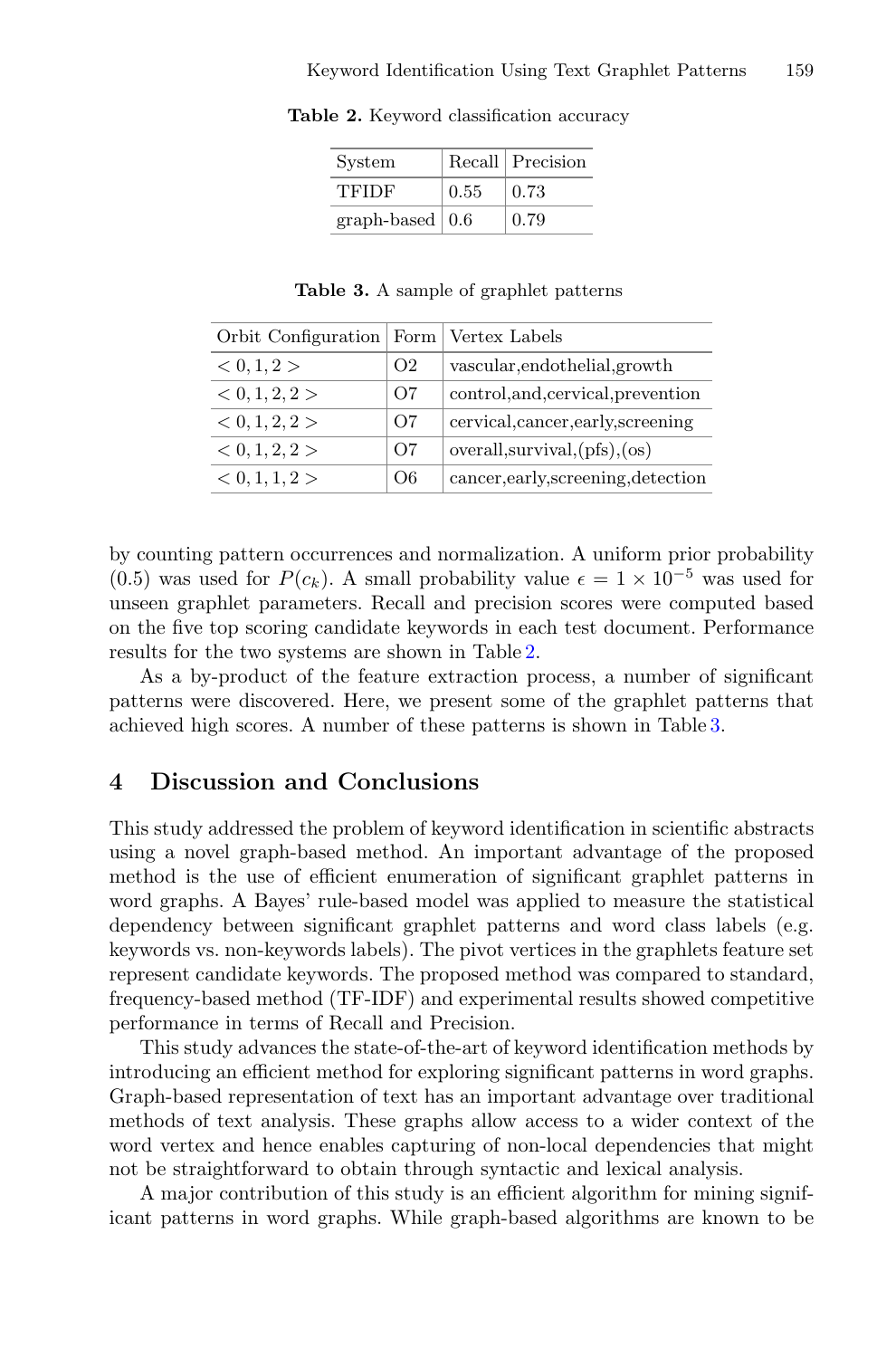computationally expensive, the methods presented in this study enabled calculation of pattern frequency without resorting to testing of graph isomorphism. This was possible through usage of an orbit-based scheme representation of graphlets. This graphlet-based method is different from sequence-based methods (e.g. ngram models) in two aspects. First, one graphlet pattern may contain words from multiple sentences in a given utterance (e.g. a text abstract), whereas sequence-based methods only contain words that co-occur within sentences. Second, sequence-based methods cannot capture some subtle topological patterns of a candidate keyword (e.g. as illustrated by the patterns shown in Fig. 1).

The presented method utilized a simple text structure, that is of words cooccurrences, to identify vertices and edges of text graphs. This simplicity of graph representation ignores the syntactic structure of sentences. One way to capture syntactic relationships is to identify graph vertices at a multi-word or phrase level (e.g. noun phrases). However, this might affect graph topology in a way that can prevent capturing of some significant, micro-level (e.g. word level) graph substructures. Another limitation of the presented method is lack of edge information (i.e. edges were unlabeled, unweighted). One potential future enhancement of the work would include, in addition to adjacency, some information such as bigram frequency and syntactic dependency.

While the method was designed to solve the problem of identification of word vertices that are keywords, as a by-product, a set of significant graphlet patterns are produced. These patterns can be useful in other tasks such as exploration, text categorization, and document clustering. The proposed probability model allows for quantification of pattern importance and thus these patterns are already measured as significant. Future work includes designing a text categorization method that rely on text graphlets.

# **References**

- 1. Andrade, M.A., Valencia, A.: Automatic extraction of keywords from scientific text: application to the knowledge domain of protein families. Bioinformatics **14**(7), 600–607 (1998)
- 2. Matsuo, Y., Ishizuka, M.: Keyword extraction from a single document using word co-occurrence statistical information. Int. J. Artif. Intell. Tools **13**(1), 157–169 (2004)
- 3. Hammouda, K.M., Matute, D.N., Kamel, M.S.: CorePhrase: keyphrase extraction for document clustering. In: Perner, P., Imiya, A. (eds.) MLDM 2005. LNCS (LNAI), vol. 3587, pp. 265–274. Springer, Heidelberg (2005)
- 4. Hasan, K.S., Ng, V.: Automatic keyphrase extraction: a survey of the state of the art. In: ACL, pp. 1262–1273 (2005)
- 5. Daiber, J., Jakob, M., Hokamp, C., Mendes, P.N.: Improving efficiency and accuracy in multilingual entity extraction. In: Proceedings of the 9th International Conference on Semantic Systems, pp. 121–124. ACM (2013)
- 6. Witten, I.H., Paynter, G.W., Frank, E., Gutwin, C., Nevill-Manning, C.G.: KEA: practical automatic keyphrase extraction. In: Proceedings of the Fourth ACM Conference on Digital Libraries, pp. 254–255. ACM (1999)